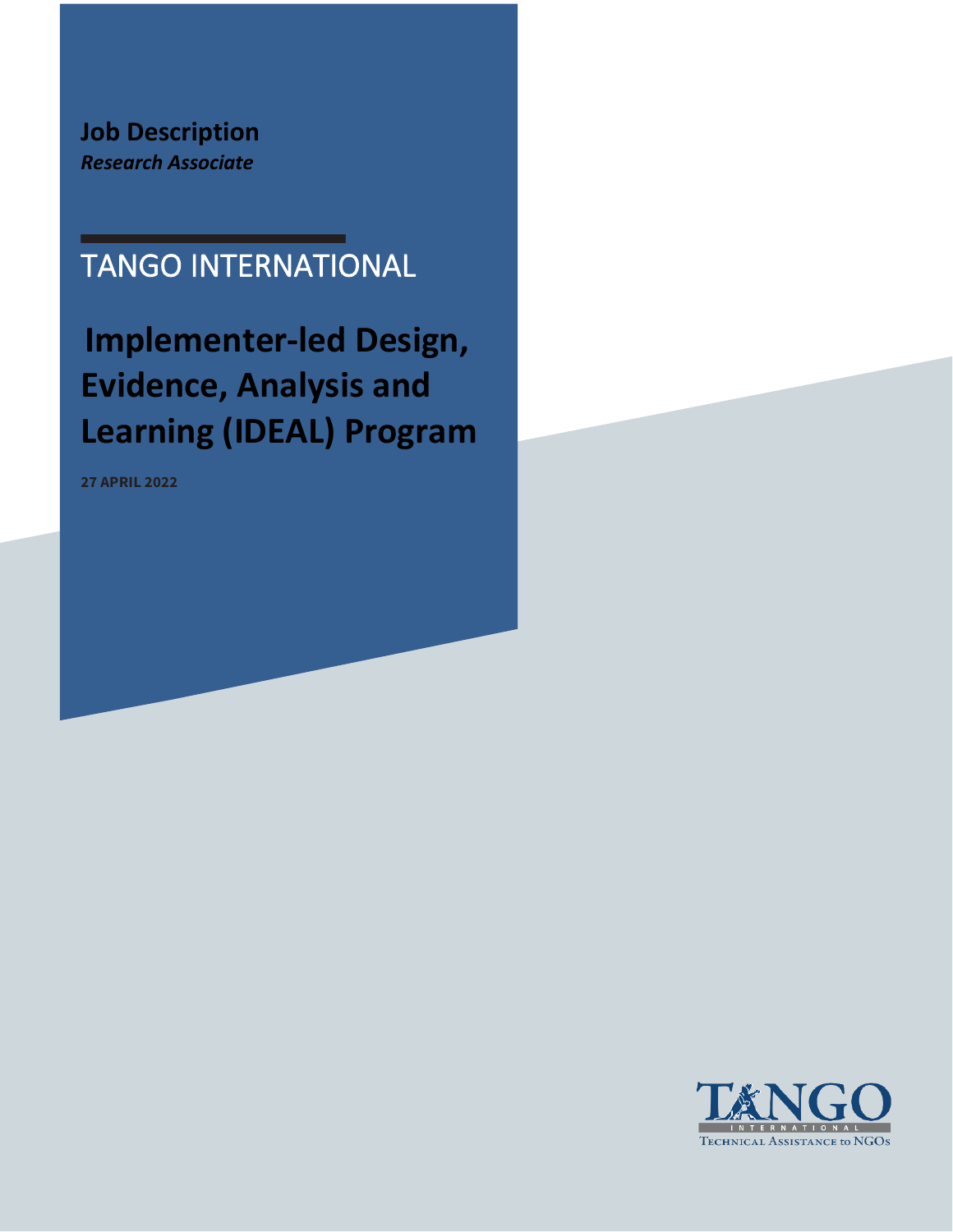# **POSITION TITLE: IDEAL RESEARCH ASSOCIATE**

## **Job Description:**

TANGO is seeking a Research Associate to provide support to the five-year USAID FFP grant funded Implementer-led Design, Evidence, Analysis and Learning (IDEAL) program. [The IDEAL program](https://www.fsnnetwork.org/IDEAL) is a global Leader with Associates (LWA) agreement from USAID's Bureau for Humanitarian Assistance, led by Save the Children.

The Research Associate will reside on the TANGO IDEAL team in Washington, D.C., along with two IDEAL M&E Advisors and two IDEAL M&E Specialists. The Research Associate will be responsible, in close coordination with the IDEAL M&E Advisors and M&E Specialists, to coordinate and work closely with IDEAL stakeholders, specifically BHA implementing partners with an explicit focus on the project management of asynchronous M&E capacity building and training modules. This role will also support and lead IDEAL M&E Peer Communities focused on qualitative M&E and M&E in humanitarian contexts.

This role will require record keeping, data collection, and reporting and will contribute to the preparation for, and participate in, MER related meetings, workshops, trainings, and consultations. The position also will require logistical coordination, note-taking, and official communication packaging (drafting, proof-reading, and formatting) of IDEAL MER products.

### **Responsibilities:**

- Coordinate or contribute to the management of asynchronous learning modules, including writing, synthesizing, editing, and formatting resources for broader distribution;
- Manage and/or support IDEAL peer communities focused on qualitative M&E and M&E in both development and humanitarian contexts;
- Complete proof-reading, technical editing, and formatting of reports and IDEAL MER products;
- Internal IDEAL M&E related data collection, analysis, and/or reporting. This will involve data collection tool design, data storage management (likely Excel or Access), and reporting using FFP reporting templates;
- Up to 25% travel may be required;
- Other duties as assigned.

# **Accountability:**

This position reports directly to the IDEAL MER Advisor and the President of TANGO International. She/he will work directly with all IDEAL staff (across the four consortia) and with other staff of TANGO International.

# **Qualifications:**

The model candidate is intellectually curious, proactive, a self-starter, and works independently. The candidate should work well with colleagues and partners (internal and external) and demonstrate a strong sense of collegiality. The candidate should have the maturity to seek advice when needed, the confidence to make decisions when needed – and experience to know the appropriate time for each. TANGO looks for persons who communicate in a clear and concise manner and adapts their communication for audiences in formal and informal settings. The candidate must have experience and knowledge working with USAID BHA (Previously Food for Peace or OFDA) grantees, and there is a strong preference for an individual with experience working on M&E systems and/or teams for BHA awardees. TANGO is a small organization, and no task is too small for any TANGO staff member, from junior staff through to TANGO partners. All TANGO team members have a 'make it work' mentality, to accomplish goals and ensure high quality technical assistance and research.